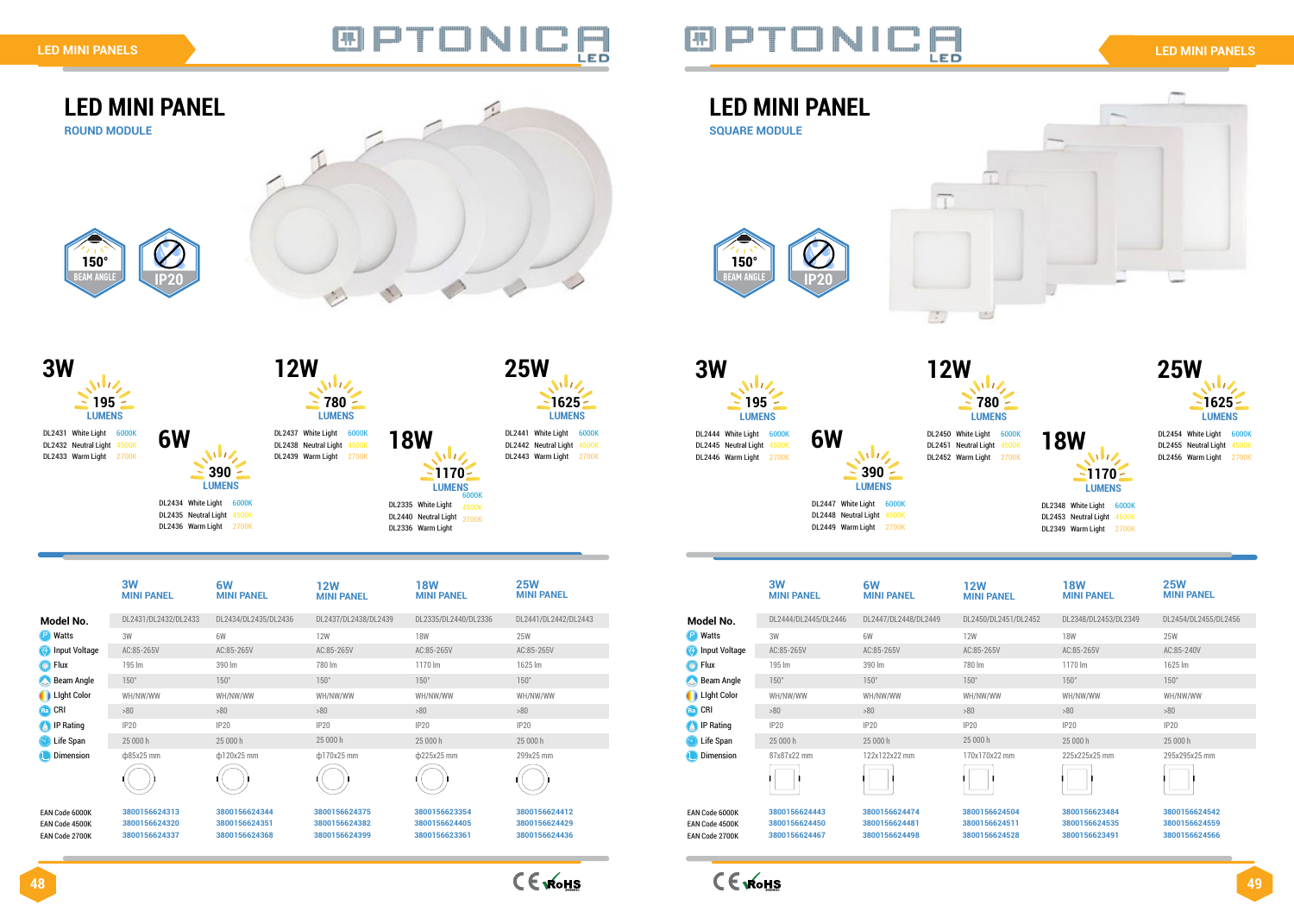**LUMEN** 1920

### **LED PANELS**

# BPTONICE



**LED PANEL WITH DRIVER**

| Model No.          | <b>DL2388</b>      | <b>DL2389</b>        | <b>DL2390</b>     |
|--------------------|--------------------|----------------------|-------------------|
| Watts              | 24W                | <b>24W</b>           | <b>24W</b>        |
| Input Voltage      | AC:200-240V        | AC:200-240V          | AC:200-240V       |
| Flux               | 1920 lm            | 1920 lm              | 1920 lm           |
| <b>Beam Angle</b>  | $120^\circ$        | $120^\circ$          | $120^\circ$       |
| <b>Light Color</b> | <b>WHITE LIGHT</b> | <b>NEUTRAL LIGHT</b> | <b>WARM LIGHT</b> |
| <b>CRI</b><br>(Ra) | >80                | >80                  | >80               |
| <b>IP Rating</b>   | IP20               | IP20                 | IP20              |
| Life Span          | 25 000 h           | 25 000 h             | 25 000 h          |
| <b>Dimension</b>   | 295x595x9 mm       | 295x595x9 mm         | 295x595x9 mm      |
|                    |                    |                      |                   |

EAN Code 4500K **3800156623897** EAN Code 2700K **3800156623903** EAN Code 6000K **3800156623880**





 $:200 - 240V$ 2880 lm 120°

**RM LIGHT** 

 $20 -$ 000 h 5x595x9 mm





| Model No.                                                  | <b>DL2385</b>      | <b>SP2386</b> | <b>SP2387</b>     |
|------------------------------------------------------------|--------------------|---------------|-------------------|
| Watts<br>$\mathsf{P}$                                      | <b>16W</b>         | <b>16W</b>    | <b>16W</b>        |
| <b>Input Voltage</b><br>(47                                | AC:200-240V        | AC:200-240V   | AC:200-240V       |
| Flux<br>$\bm{\odot}$                                       | 1280 lm            | 1280 lm       | 1280 lm           |
| <b>Beam Angle</b><br>$\left(\boldsymbol{\triangle}\right)$ | $120^\circ$        | $120^\circ$   | $120^\circ$       |
| <b>Light Color</b>                                         | <b>WHITE LIGHT</b> | NEUTRAL LIGHT | <b>WARM LIGHT</b> |
| <b>CRI</b><br>(Ra)                                         | >80                | >80           | >80               |
| <b>IP Rating</b><br>$\circ$                                | <b>IP20</b>        | IP20          | IP20              |
| Life Span                                                  | 25 000 h           | 25 000 h      | 25 000 h          |
| <b>Dimension</b>                                           | 295x295x9 mm       | 295x295x9 mm  | 295x295x9 mm      |
|                                                            |                    | 率             | 率                 |







EAN Code 4500K **3800156623866** EAN Code 2700K **3800156623873** EAN Code 6000K **3800156623859**

DL2386 Neutral Light 4500K DL2387 Warm Light 2700K

DL2385 White Light 6000K



DL2389 Neutral Light 4500K DL2390 Warm Light 2700K

DL2388 White Light 6000K

CEVROHS

**24W**

**LED PANEL WITH DRIVER**



| Model No.          | <b>DL2350</b>      | <b>DL2363</b> | <b>DL2351</b>     |
|--------------------|--------------------|---------------|-------------------|
| Watts              | 36W                | 36W           | 36W               |
| Input Voltage      | AC: 200-240V       | AC:200-240V   | AC:200-240\       |
| Flux               | 2880 lm            | 2880 lm       | 2880 lm           |
| <b>Beam Angle</b>  | $120^\circ$        | $120^\circ$   | $120^\circ$       |
| <b>Light Color</b> | <b>WHITE LIGHT</b> | NEUTRAL LIGHT | <b>WARM LIGHT</b> |
| <b>CRI</b><br>(Ra) | >80                | >80           | >80               |
| <b>IP Rating</b>   | <b>IP20</b>        | IP20          | IP20              |
| Life Span          | 25 000 h           | 25 000 h      | 25 000 h          |
| <b>Dimension</b>   | 595x595x9 mm       | 595x595x9 mm  | 595x595x9 n       |
|                    |                    |               |                   |



EAN Code 4500K **3800156623682** EAN Code 6000K **3800156623675**



### **Model No. DL2367 DL2368**

| Watts              | 48W                | 48W           |
|--------------------|--------------------|---------------|
| Input Voltage<br>方 | AC:200-240V        | AC:200-240V   |
| Flux               | 3840 lm            | 3840 lm       |
| <b>Beam Angle</b>  | $120^\circ$        | $120^\circ$   |
| <b>Light Color</b> | <b>WHITE LIGHT</b> | NEUTRAL LIGHT |
| Ra CRI             | >80                | >80           |
| <b>IP Rating</b>   | IP20               | IP20          |
| Life Span          | 25 000 h           | 25 000 h      |
| Dimension          | 595x595x9 mm       | 595x595x9 mm  |
|                    |                    |               |



EAN Code 4500K **3800156623637** EAN Code 2700K **3800156623514** EAN Code 6000K **3800156623507**

| DL2350 | <b>White Light</b>   | 6000K |
|--------|----------------------|-------|
| DL2363 | <b>Neutral Light</b> | 4500K |
| DL2351 | <b>Warm Light</b>    | 2700K |

## **36W LED PANEL WITH DRIVER**

**LED PANEL WITH DRIVER**



DL2368 Neutral Light 4500K



DL2367 White Light 6000K

CEVROHS